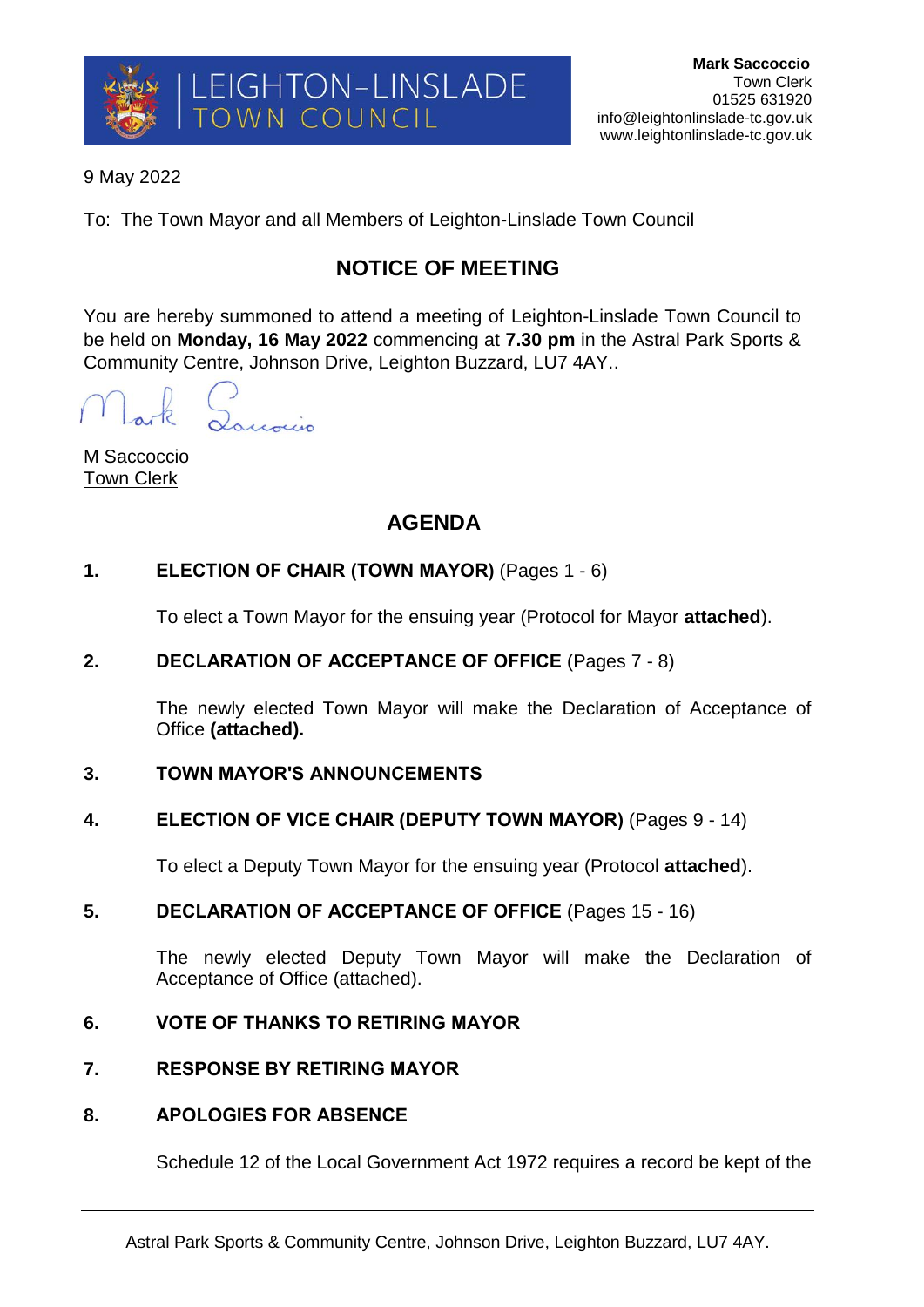Members present and that this record form part of the minutes of the meeting. Members who cannot attend a meeting should tender apologies to the Town Clerk.

#### **9. DECLARATIONS OF INTEREST**

- (i) Under the Localism Act 2011 (sections 26-37 and Schedule 4) and in accordance with the Council's Code of Conduct, Members are required to declare any interests which are not currently entered in the Member's Register of Interests or if he/she has not notified the Monitoring Officer of it.
- (ii) Should any Member have a Disclosable Pecuniary Interest in an item on the agenda, the Member may not participate in consideration of that item unless a Dispensation has first been requested (in writing) and granted by the Council (see Dispensation Procedure).

## **10. LEADER OF THE COUNCIL** (Pages 17 - 20)

To elect a Councillor to be Leader of the Council (Protocol for Leader is **attached**).

#### **11. GROUP LEADERS**

To announce the Leaders and Deputy Leaders of the political groups represented on the Council.

#### **12. GROUP LEADERS' ANNOUNCEMENTS**

#### **13. QUESTIONS**

- (a) To receive questions and statements from members of the public in respect of any item of business on the agenda, as provided for in Standing Order Nos. 3 (e) (f) (g) and 3 (h) (3 minutes per person; maximum 15 minutes).
- (b) To receive questions from Councillors as provided for in Standing Order No.27, provided three clear days' notice of the question has been given to the Proper Officer.

#### **14. MINUTES OF PREVIOUS MEETING** (Pages 21 - 30)

- (a) To receive and approve as a correct record the minutes of the Council meeting held on 25 April 2022 **(attached)** in accordance with Standing Order 12.
- (b) To receive information updates on matters arising from the previous meeting (if appropriate).